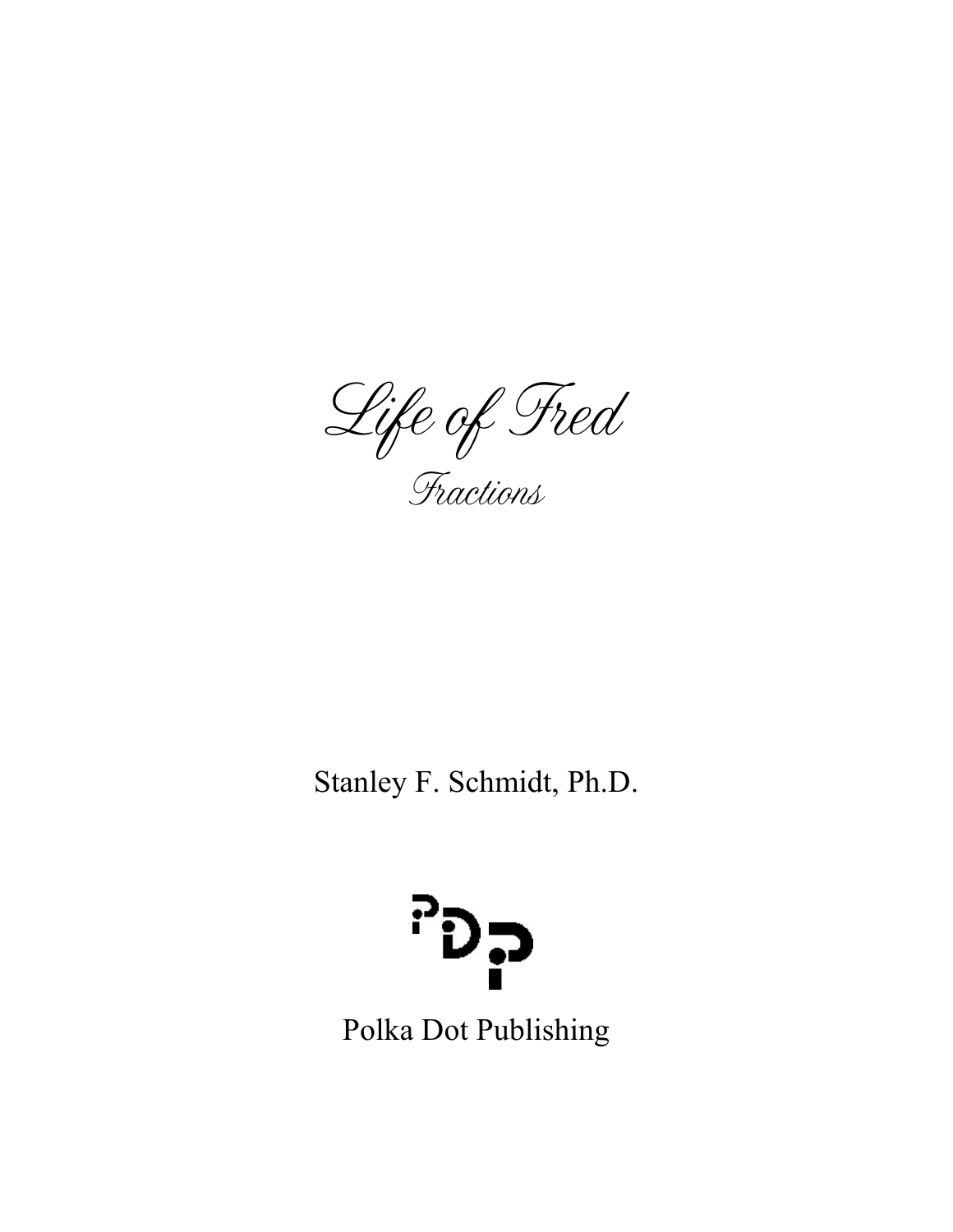# *for Goodness' sake*

or as J.S. Bach—who was never noted for his plain English—often expressed it:

*Ad Majorem Dei Gloriam*

(to the greater glory of God)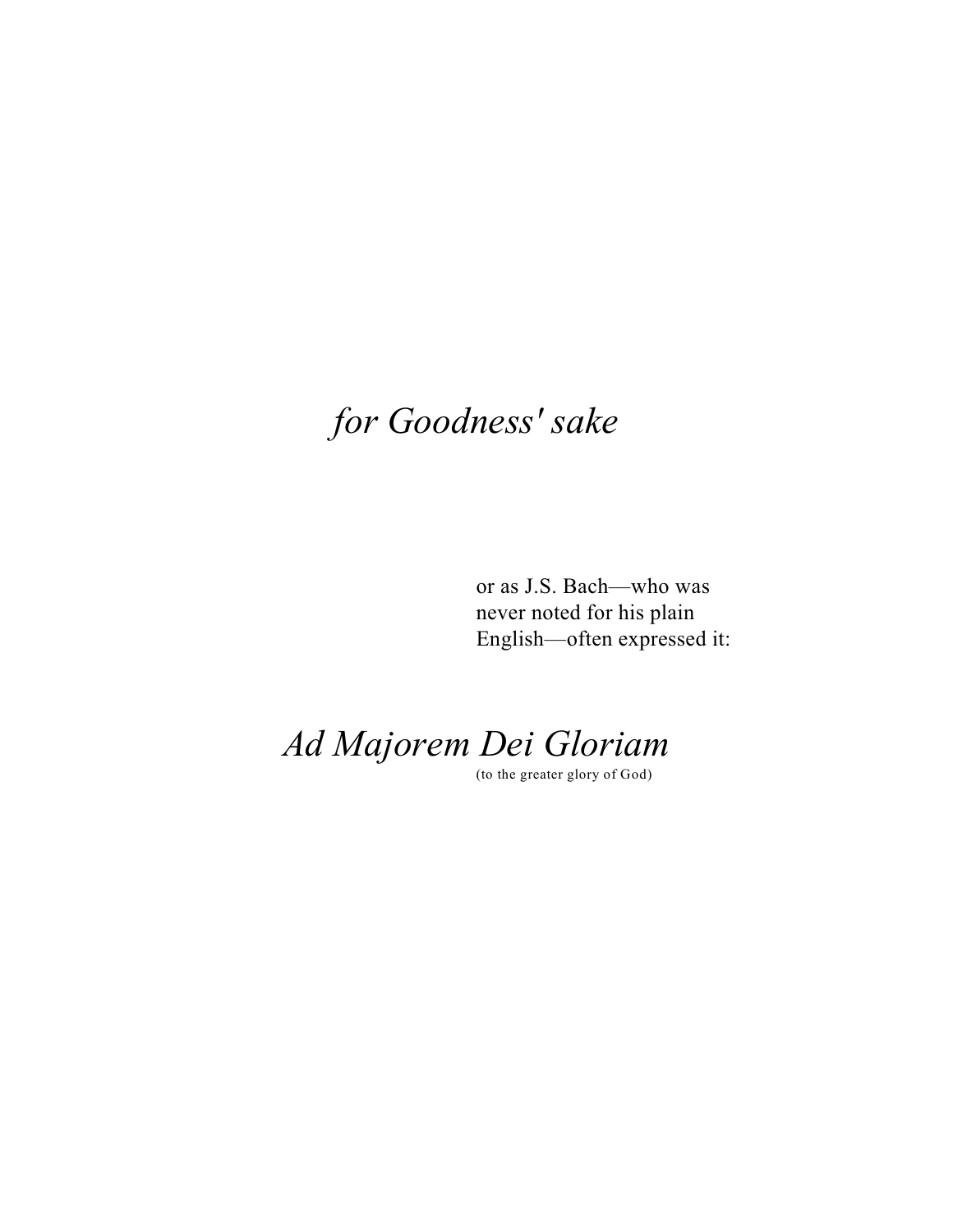## A Note to Students

This is<br>does if<br>diventures. his is the story of one day in Fred's life. He's five years old, but he does some things that many fifty-five-year-olds have never done. Just turn to page 14 when you are ready to start reading about his

### FOR NOW

When you read about what Fred is doing, go as fast as you like, but when you get to the math, please  $\leq$ Math is more condensed than English. Most people have to read the math parts more than once in order to fully understand them. If you take your time, it will be enjoyable.

For now, put aside your calculators. Until you get to algebra, one of the most important things you learn is your addition and multiplication facts. Adults who never learned what  $7 \times 8$  equals are at a disadvantage.

Once you get to algebra, you can take your calculator out of the drawer and use it all you like.

#### YOUR FUTURE

After this book, there are six more *Life of Fred books*

 $\ast$  Decimals and Percents  $*$  Beginning Algebra  $*$  Advanced Algebra  $\star$  Geometry  $\star$  Trigonometry  $\ast$  Calculus

after which, you can

 $*$  transfer to any university as a junior<sup>\*</sup> and  $\star$  declare a major in mathematics.





It is not necessary to get rid of your calculator. Just store it somewhere.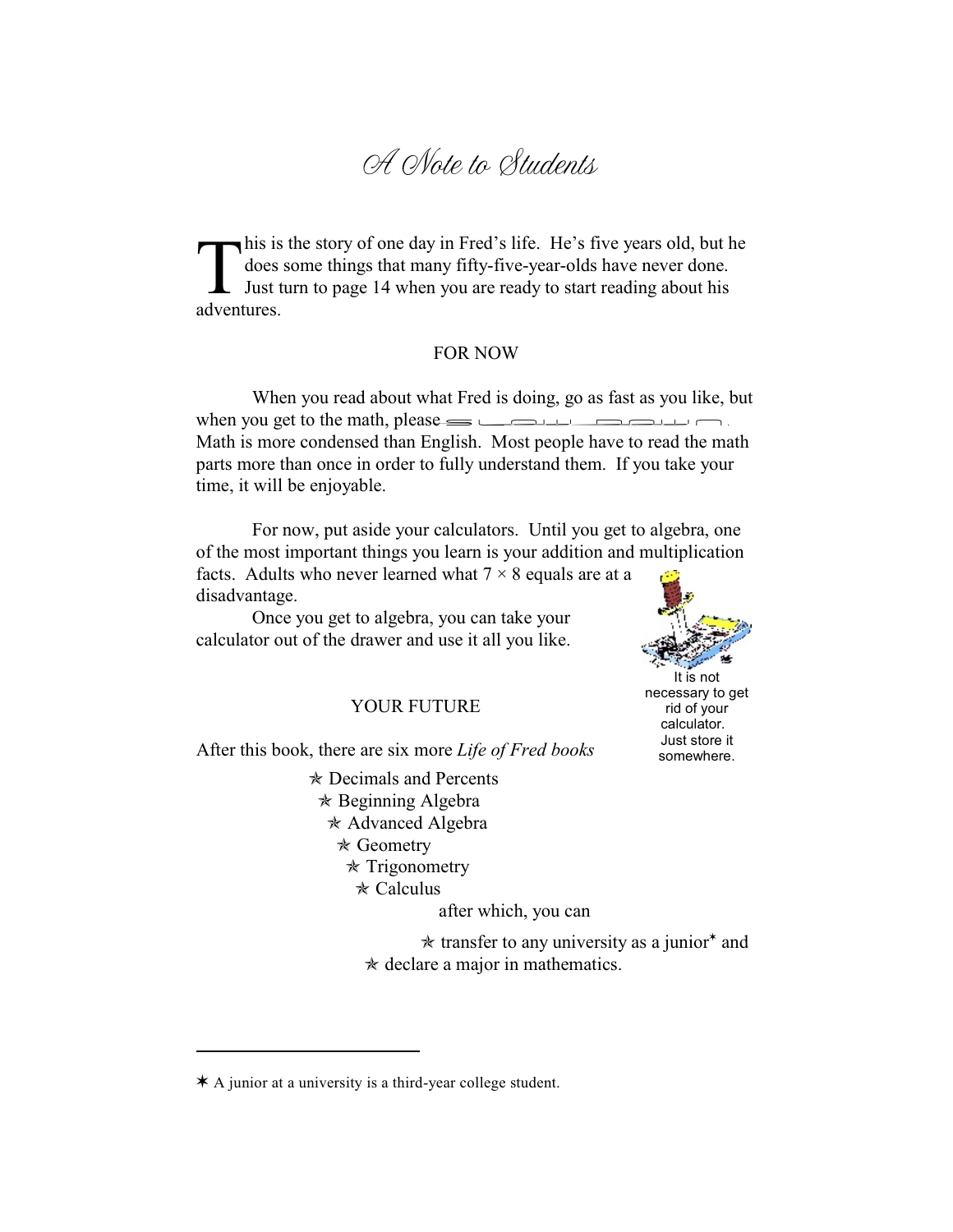## A Note to Teachers

Vou know what arithmetic books look like. They are all pretty much alike. Using very few words, they give a couple of examples and then have the students do a hundred identical problems. Then the give another couple of exa  $\blacktriangleright$  ou know what arithmetic books look like. They are all pretty much alike. Using very few words, they give a couple of examples and then have the students do a hundred identical problems. Then they students, arithmetic becomes as much fun as cleaning up their rooms, eating yams, or going to the dentist.

The authors often hope that they can fool their readers by throwing in a couple of irrelevant pictures of happy children at play.



 *Will these pictures make kids love math?*

This book, *Life of Fred: Fractions*, takes a slightly\*\* different approach. It tells a story—a story of one day in the life of a five-and-ahalf-year-old boy. All of the math arises out of Fred's life. All of it is motivated—right down to when Fred (in chapter 23) is working at the PieOne pizza place, and he's trying to decide whether to put the tomatoes on the pizza before or after it's cooked, and we get the commutative law.

### FACTS ABOUT THE BOOK

Each chapter is a lesson. Thirty-two chapters = 32 lessons.

At the end of each chapter is a *Your Turn to Play*, which gives an opportunity for the student to work with the material just presented. The answers are all supplied. The questions are not all look-alike questions. Some of them require . . . thought!

 $*$  "Slightly" in the sense that fish swim slightly better than rocks.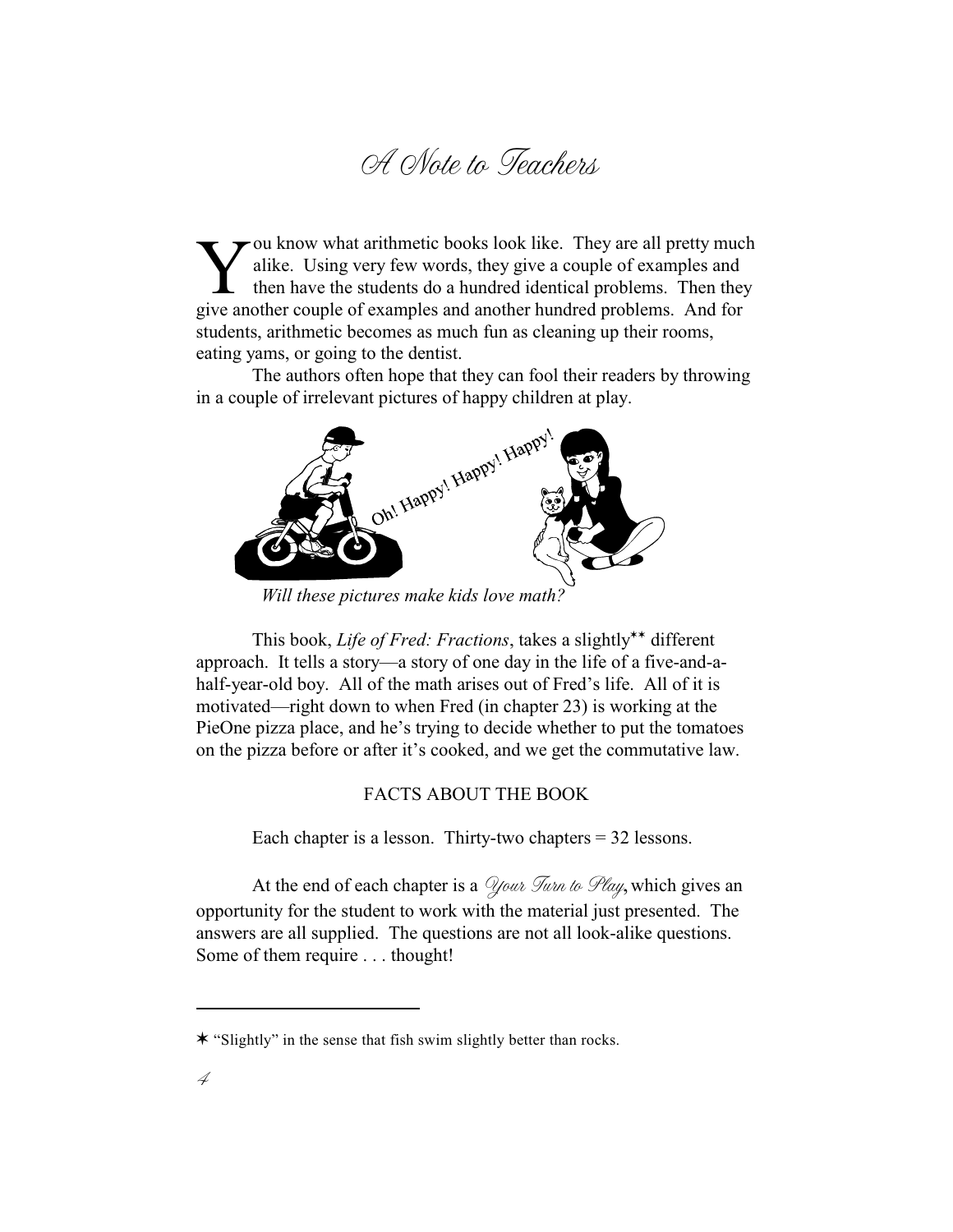Many of the *Your Turn to Play* questions reach back and review previous topics, in addition to covering the current material. A lot of review is built into the book.

At the end of every four or five chapters is **The Bridge**,<br>stions reviewing everything learned up to<br>int in the book. If students went to set ten questions reviewing everything learned up to that point in the book. If students want to get on to

the next chapter, they need to show *mastery* of what has been covered so far. If they don't succeed on the first try, there is a second set of ten questions—a second try—for them to attempt. And a third try. And a fourth try. And a fifth try. Lots of chances to cross the bridge.

At the end of the book is **The Final Bridge**, fifteen questions. Again, there are five tries offered.

*Life of Fred: Fractions* covers a lot more than just how to add, subtract, multiply, and divide fractions. If you'll take a peek at the table of contents, you'll see how much is covered. Have you ever wondered why, when you divide fractions,  $\frac{2}{3} \div \frac{3}{4}$  becomes  $\frac{2}{3} \times \frac{4}{3}$ ? Very few arithmetic books tell you *why—*they just say that it's a rule. Fred will give you reasoning behind the rule.

Like all of the books in the *Life of Fred* series, the emphasis is on how to learn by reading. Let the book do most of the teaching. You can relax. As students progress through high school, college, and graduate school, they find that less and less is learned in the classroom lecture format. Increasingly, it's the written word that does the teaching. Things changed after Gutenberg.\*\*\*

I guess this should also be mentioned: this book is very silly.

### CHOICES YOU GET TO MAKE

The answers to all of the questions in the bridge tests are given in the back of the book. You can leave them there, or you can tear or cut them out so that your students can't "take a peek" at the answers. Each situation is different. You know your own situation.

 $\ast$  Johannes Gutenberg figured out how to use movable type to print books. In 1455 he printed theBible.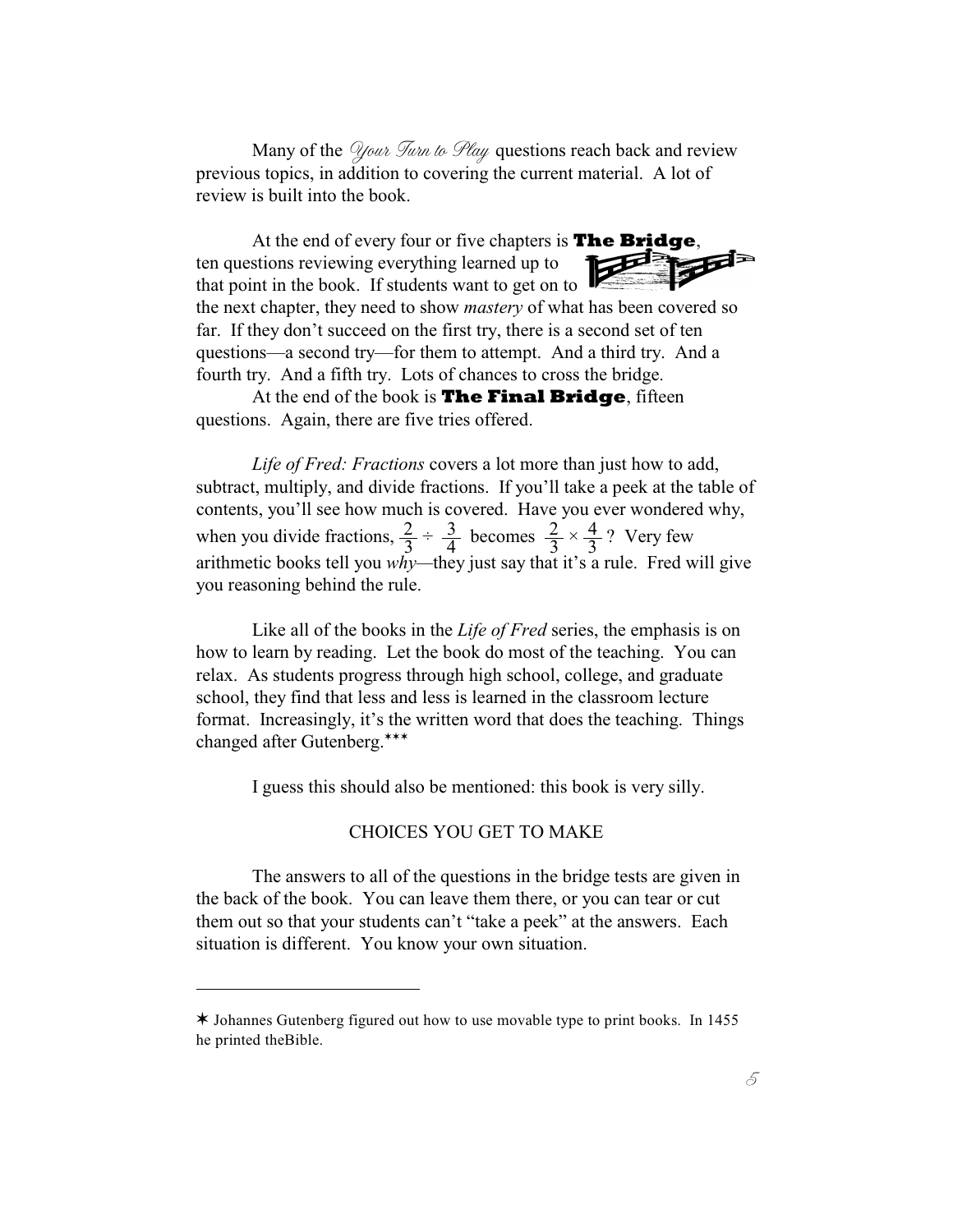I have suggested that once students get nine out of ten problems right on one of the bridge tests, they can move on to the next chapter. (If you want to take a look at the first bridge tests, turn to pages 36–40.) One alternative is to require them to do all five tests on each bridge regardless of how well they do on the first try. The drawback to demanding completion of all five tries is that there is less motivation to get the answers right.

A third approach—a compromise—is to require that they get nine out of ten problems right on two of the five tries before they move on to the next chapter.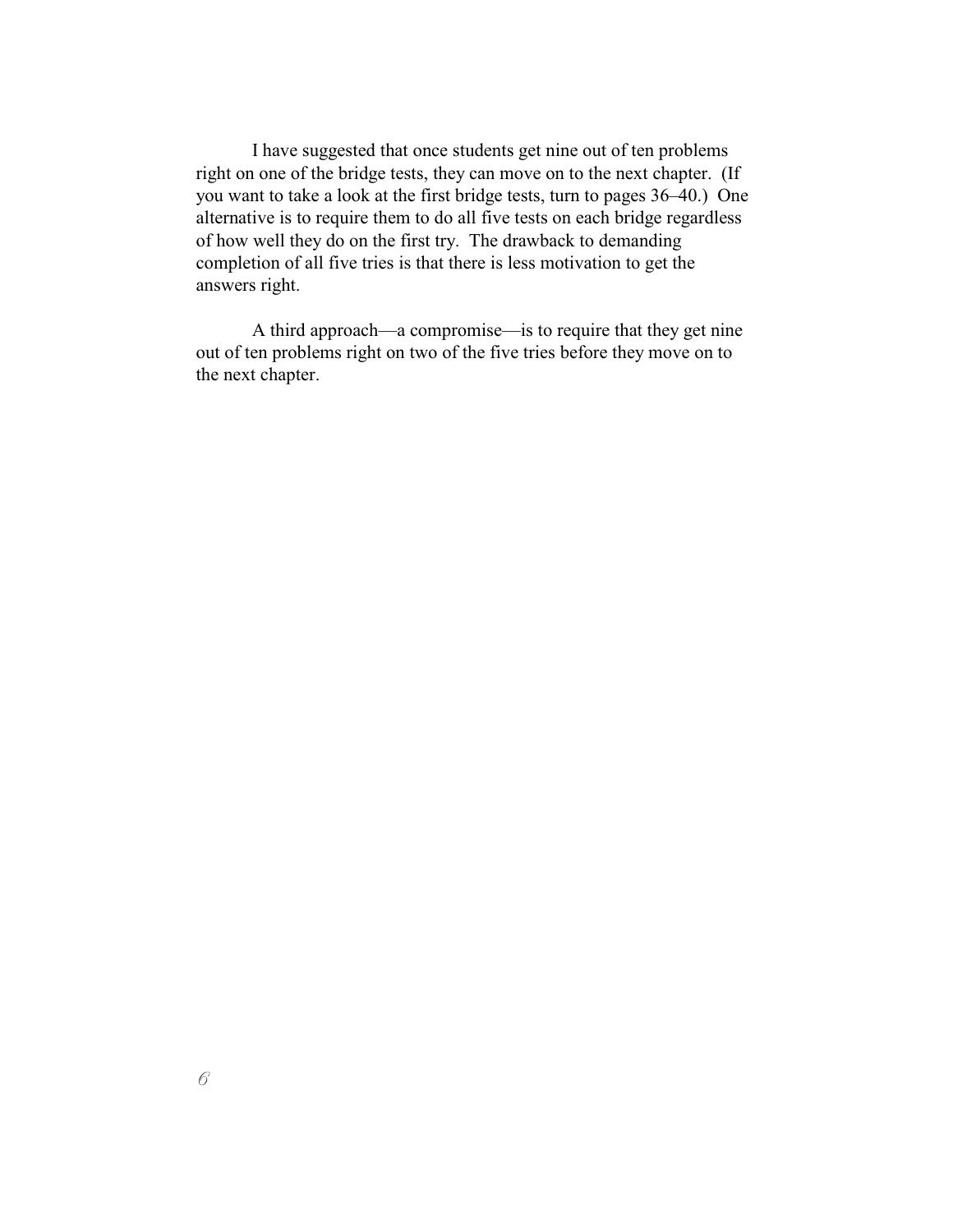Contents

| the symbol $\leq$                                                  |
|--------------------------------------------------------------------|
| when to write in a book                                            |
| the symbol $>$                                                     |
|                                                                    |
| a million                                                          |
| onomatopoetic words                                                |
| minutes to hours to days to years                                  |
|                                                                    |
| inches to feet to yards                                            |
| writing numbers out in words                                       |
| the subjunctive mood                                               |
|                                                                    |
| Fred's way of teaching                                             |
| the meaning of $a < b < c$                                         |
|                                                                    |
| hyperbole                                                          |
| savings and expenses                                               |
|                                                                    |
|                                                                    |
|                                                                    |
| doubling, and doubling, and doubling again                         |
|                                                                    |
| writing checks                                                     |
| the meaning of one-half and one-fourth                             |
| sectors                                                            |
| zero times any number                                              |
| the symbol $\geq$                                                  |
| the symbol $\leq$                                                  |
|                                                                    |
| meridian and antemeridian                                          |
| multiplying by ten                                                 |
|                                                                    |
| cutting an old comb into six equal pieces                          |
|                                                                    |
| why you shouldn't run when you are carrying a thirteen-pound knife |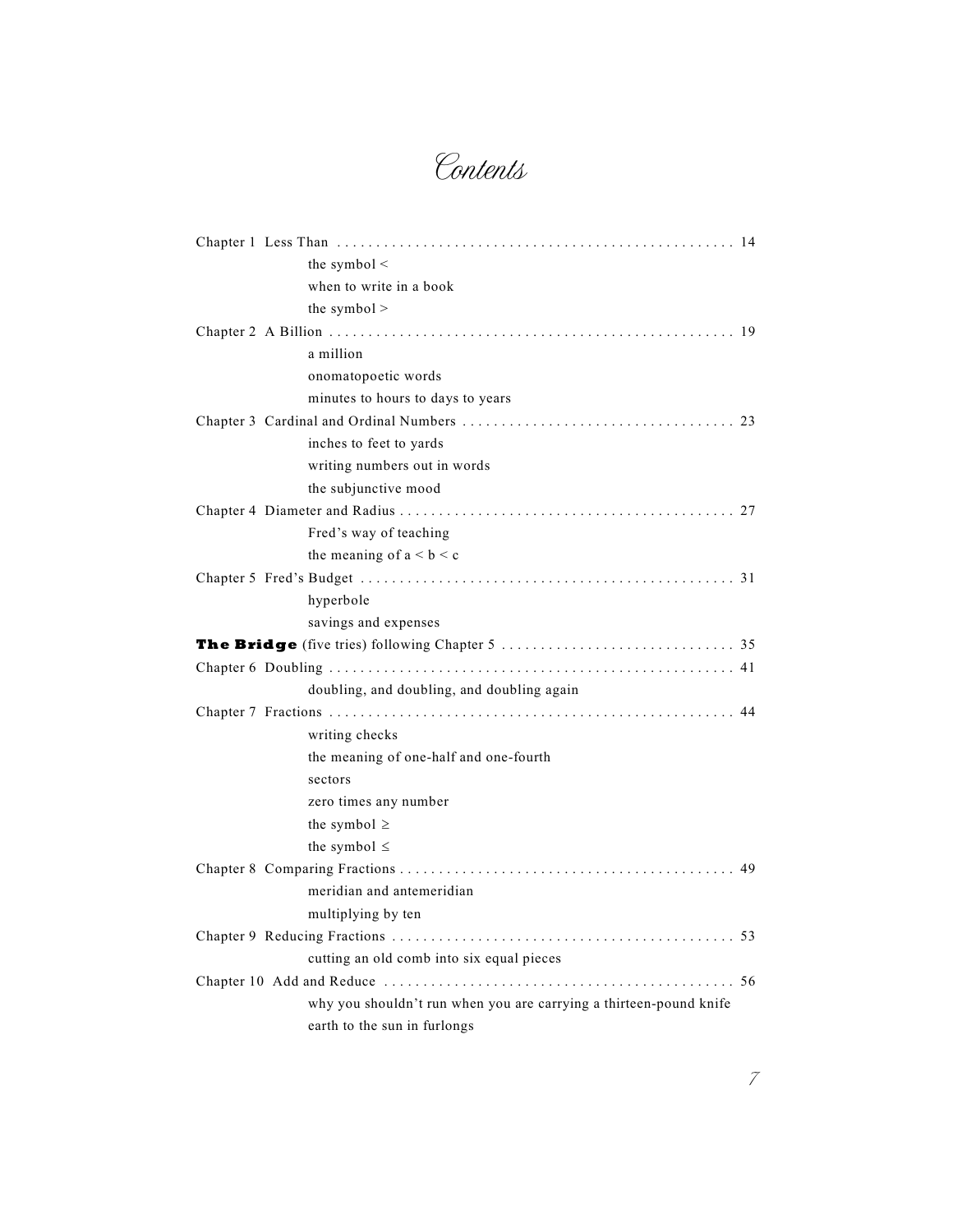| reading marks on a gauge                                          |
|-------------------------------------------------------------------|
| general rule: reduce fractions in your answer as much as possible |
| general rule: a fraction with zero on top is equal to zero        |
| general rule: when fractions are equal to one                     |
|                                                                   |
| numerator                                                         |
| denominator                                                       |
|                                                                   |
| numerals vs. numbers                                              |
| when IIII is used                                                 |
| dividing CXLVI by XIV                                             |
|                                                                   |
| a 137-word sentence                                               |
| bad eating habits                                                 |
| alliteration                                                      |
|                                                                   |
| for tapirs, $\frac{1}{2} + \frac{1}{2}$ does not equal one        |
| whole numbers                                                     |
| the integers                                                      |
| the imaginary numbers                                             |
|                                                                   |
|                                                                   |
| selecting a common denominator                                    |
|                                                                   |
| least common denominator                                          |
| improper fractions                                                |
|                                                                   |
| mixed numbers                                                     |
|                                                                   |
| equilateral triangles                                             |
|                                                                   |
|                                                                   |
|                                                                   |
| $lb = pound$                                                      |
| multiplying fractions                                             |
|                                                                   |
| changing mixed numbers into improper fractions                    |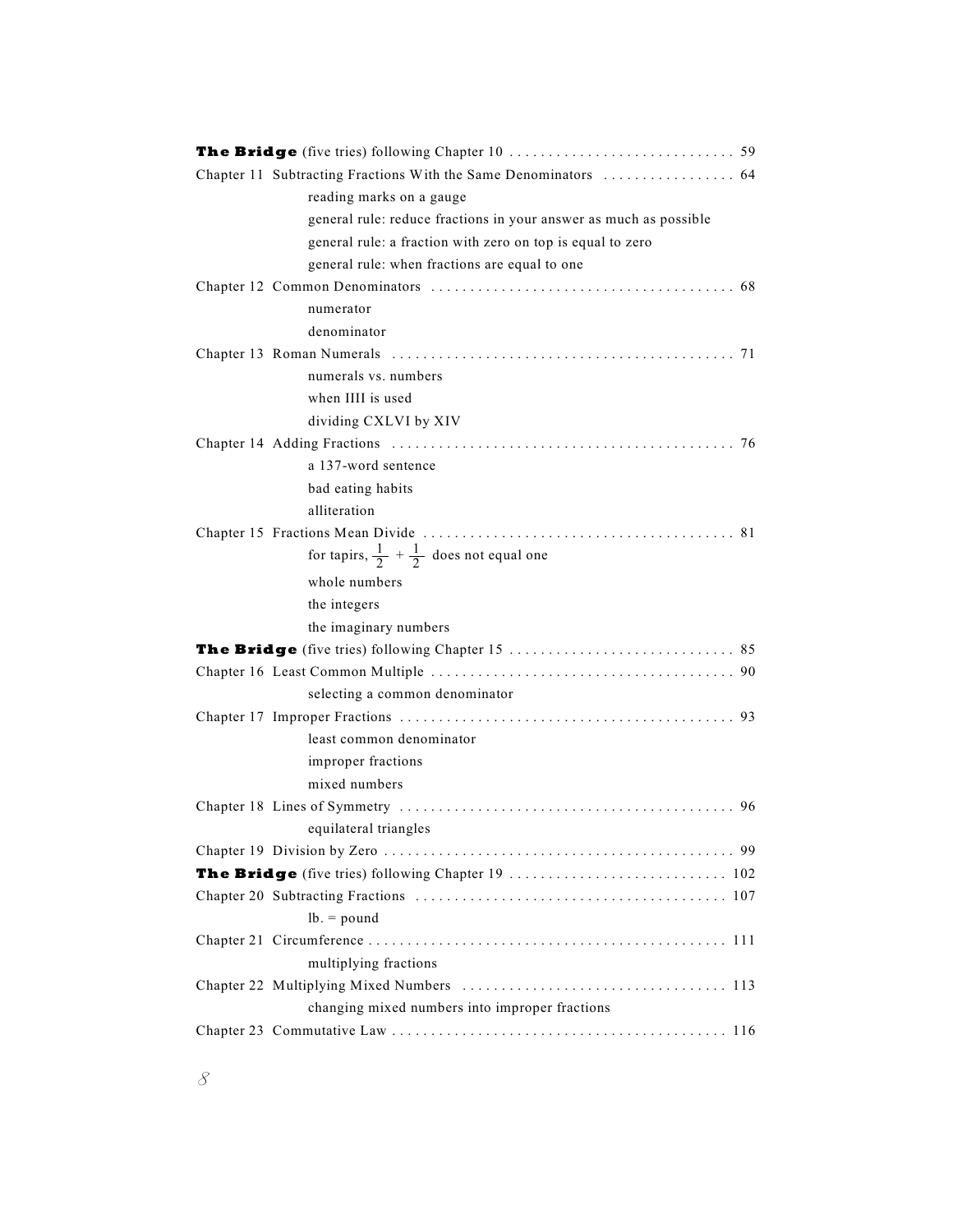| Florence Nightingale                                          |
|---------------------------------------------------------------|
| "of" often means multiply                                     |
|                                                               |
| definition of a function                                      |
| inverse functions                                             |
|                                                               |
| goal posts: high school vs. college                           |
|                                                               |
| rules for kitties                                             |
| dimensional analysis                                          |
| square of a number                                            |
| square roots                                                  |
|                                                               |
| borrowing                                                     |
|                                                               |
|                                                               |
| credit card applications                                      |
| how to divide by a fraction                                   |
| why you invert and multiply                                   |
|                                                               |
| Boyle's law of gases                                          |
| diagonals of a plane figure                                   |
| vertex of a plane figure                                      |
| right angles                                                  |
| parallel lines                                                |
|                                                               |
| <b>The Final Bridge</b> (five tries) concluding the book  162 |
|                                                               |
|                                                               |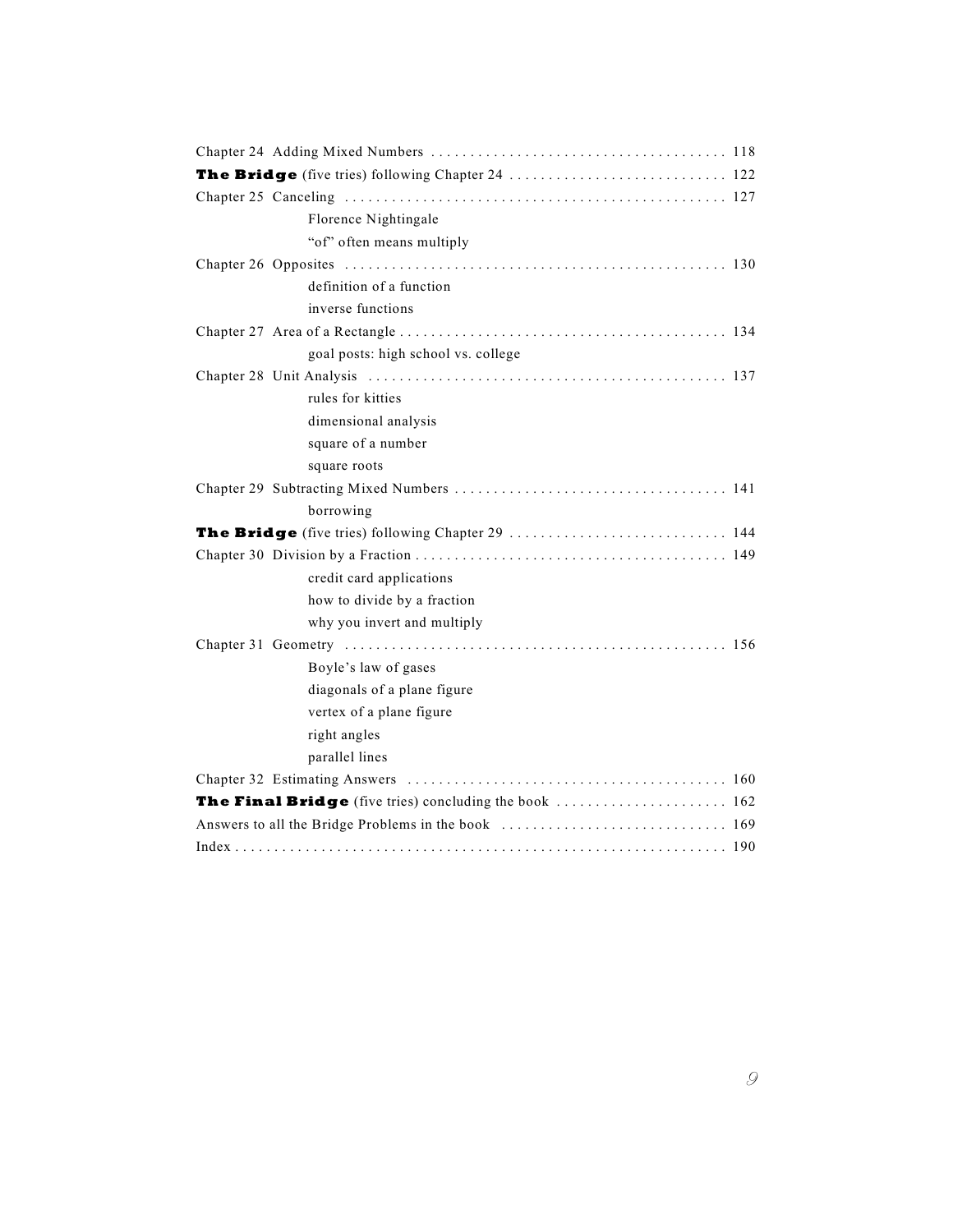Chapter One Less Than

W<sub>w</sub> hen Fred first arrived at KITTENS University he could barely walk. That was because he was only nine months old. A student named Betty became his friend, and she would often carry little Fred so that he could get to class on time.

But that was many years ago. Fred is now 5½ years old. He's no longer a baby who needs to be carried. He walks to class.

Now that he's 5½ years old, he sees things that he never noticed



before. He notices that a lot of students ride bikes. They can go fast. They get to wear helmets, and that looks cool.

Fred thinks to himself,  $I$  want a bikel

When he was only five years old, he was very happy just walking. But now that he is  $5\frac{1}{2}$ , he is older.

Fred stopped and took a piece of paper out of his pocket. He started making a list.

| Why I Want a Bike          |
|----------------------------|
|                            |
| 1. I can get to class      |
| faster.                    |
| 2. When I'm on a bike,     |
| <del>I am taller.</del>    |
| 3. I get to wear a helmet. |
| It would look silly to     |
| wear a helmet if I'm       |
| just walking.              |
| 4. I will need a lock.     |
| Locks are fun.             |
|                            |
|                            |

10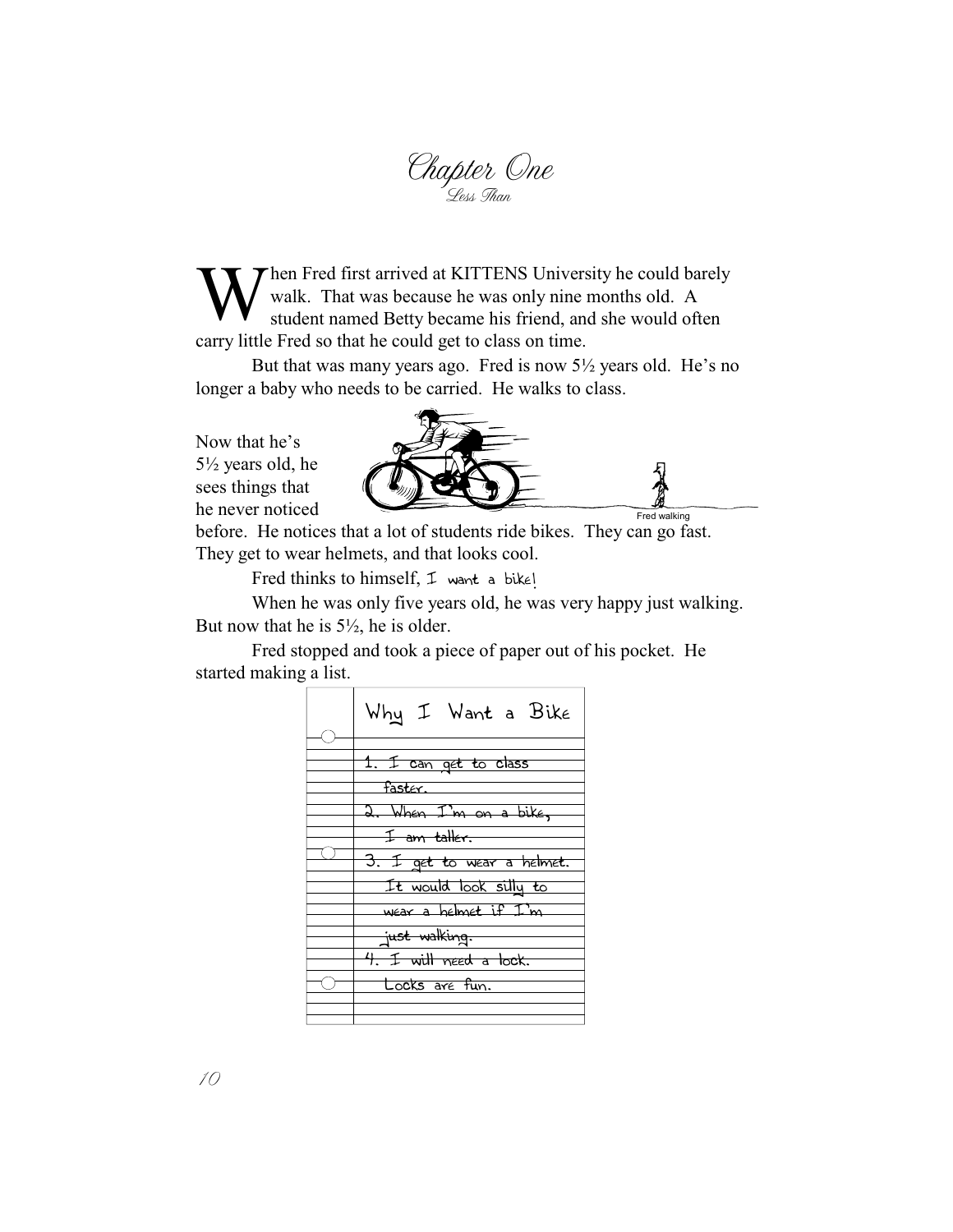Chapter One Less Than

Fred took out a second piece of paper and continued his list.



Fred knows a lot of math. Sometimes he uses math symbols instead of English words. Instead of writing "Five is less than five and a half," he wrote " $5 < 5\frac{1}{2}$ ."

> The symbol "<" means "is less than." For example,  $3 < 8$  $20 < 40$  $0 < 12$  and 4 < 390724902304237230049.

It's NOT true that  $9 < 7$ .

Now let's continue watching Fred make his list.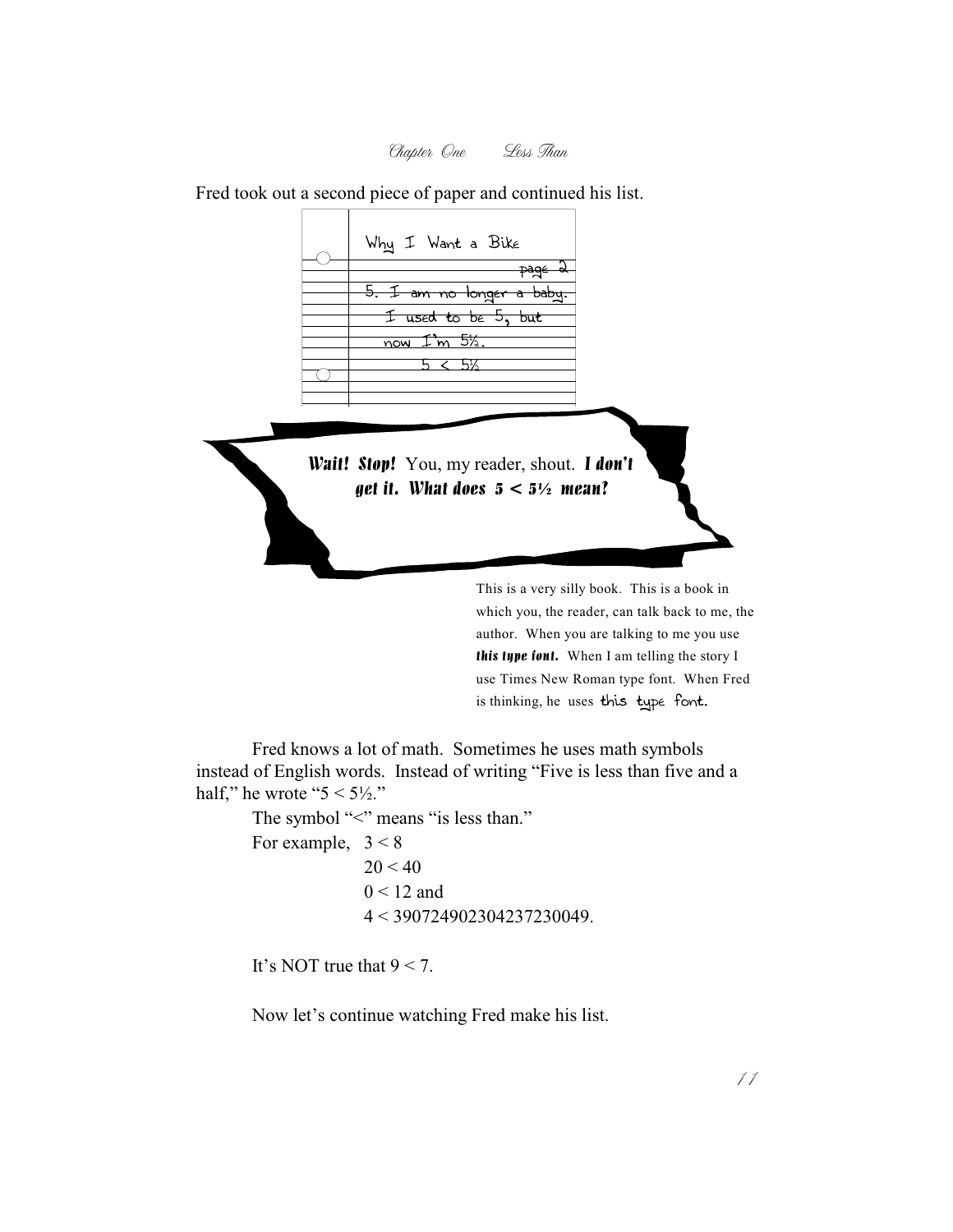Chapter One Less Than



Now it is your turn, my reader, to do some writing. Please get out a piece of paper. When you were a baby, you may have had books that you wrote in. Those workbooks gave you a problem like  $2 + 3 =$  and you would write in the book:  $2 + 3 = 5$ .

You are no longer a baby. This book, *Life of Fred: Fractions*, could be considered a pre-algebra book. If you write in this book, you will mess it up for any younger brothers or sisters who want to read it.

The rule for writing in books—and elsewhere--- could be very complicated:



Instead, here is an easy rule:

Write only in books you bought with your own money.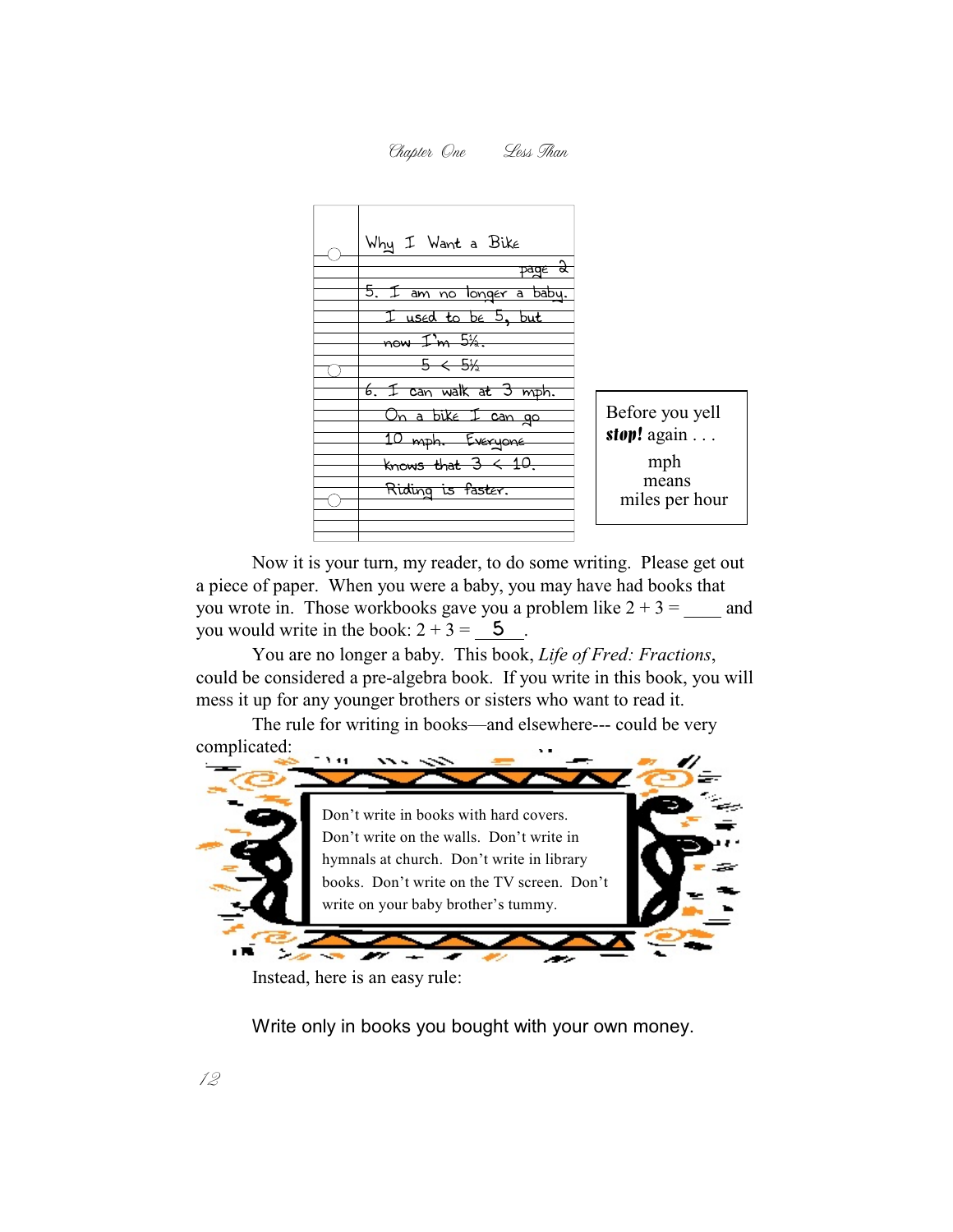Chapter One Less Than

Do you have your piece of paper yet?

At the end of every chapter in this book is  $\mathcal Q$  our Turn to Play. It is a chance for you to write.

There are three important ways that people learn: reading, hearing, and writing.

Just silently reading the math or just hearing someone read it aloud is not enough. Your Turn to Play gives you a chance to learn by writing.



Your Turn to Play

1. On your paper, write the three words that finish this sentence: *The symbol < stands for. . .* 

2. Is 88 < 92 true or false?

3. Is  $100 < 12$  true or false?

4. Is  $5 < 5 \frac{1}{2}$  true or false? ©©©©©  $\frac{2}{5}$  ©©©©©

5. Fill in any number that makes this true:  $14 <$  ?..

6. Fill in any number that makes this true:  $\frac{?}{?}$  < 3.

7. Add 389 + 772.

8. Make a guess. If  $\leq$  means "is less than," what does  $>$  mean?

### Answers

1. *The symbol < stands for "is less than."*

2. 88 < 92 is true.

3. 100 < 12 is false.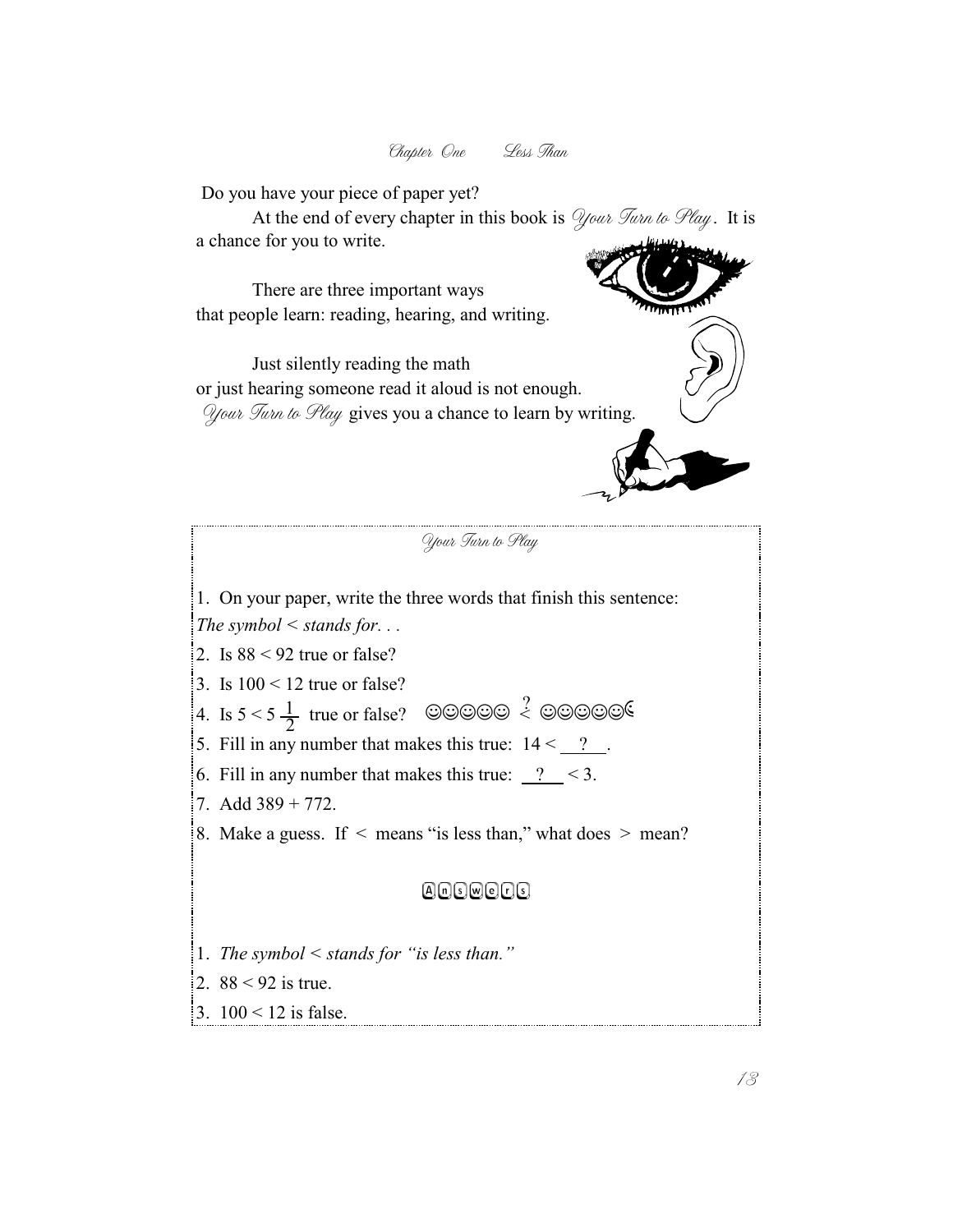| 4. $5 < 5 \frac{1}{2}$ is true.      |                                                                                                                                                                    |
|--------------------------------------|--------------------------------------------------------------------------------------------------------------------------------------------------------------------|
|                                      | 5. Your answer might be different from mine. I wrote $14 < 397972$ . You<br>may have written 15 or 16 or 17 or $14\frac{1}{2}$ or 14.001. Any of these is correct. |
| may have written 0 or 1 or 2.        | 6. Your answer might be different from mine. I wrote $2\frac{1}{2} < 3$ . You                                                                                      |
| vertically) before they add them.    | 7. Most people put one number on top of the other (arrange them                                                                                                    |
|                                      | 389                                                                                                                                                                |
|                                      | $+ 772$                                                                                                                                                            |
|                                      | 1161                                                                                                                                                               |
| 8. $>$ means the opposite of $\le$ . | < means "is less than."                                                                                                                                            |
|                                      | > means "is greater than."                                                                                                                                         |
| All of these are true:               | 8 > 4                                                                                                                                                              |
|                                      | 1089723949237 > 2                                                                                                                                                  |
|                                      | 2 < 1089723949237                                                                                                                                                  |
|                                      | 9 > 0                                                                                                                                                              |
|                                      | $5\frac{1}{2} > 5$                                                                                                                                                 |
|                                      |                                                                                                                                                                    |

Have you ever heard the saying: *The pen is mightier than the sword* ? This means that the written word is more powerful than a physical weapon. The saying first appeared in its present form in the play *Richelieu* in 1839:

> *Beneath the rule of men entirely great, The pen is mightier than the sword.* (Act II)

But many people expressed that idea before 1839:

"The tongue is mightier than the blade." —Greek poet Euripides in 400s BC. ". . . many wearing rapiers are afraid of goose quills." —Shakespeare in *Hamlet* in 1600.

In mathematics, we might express it:

 *Pen > Sword*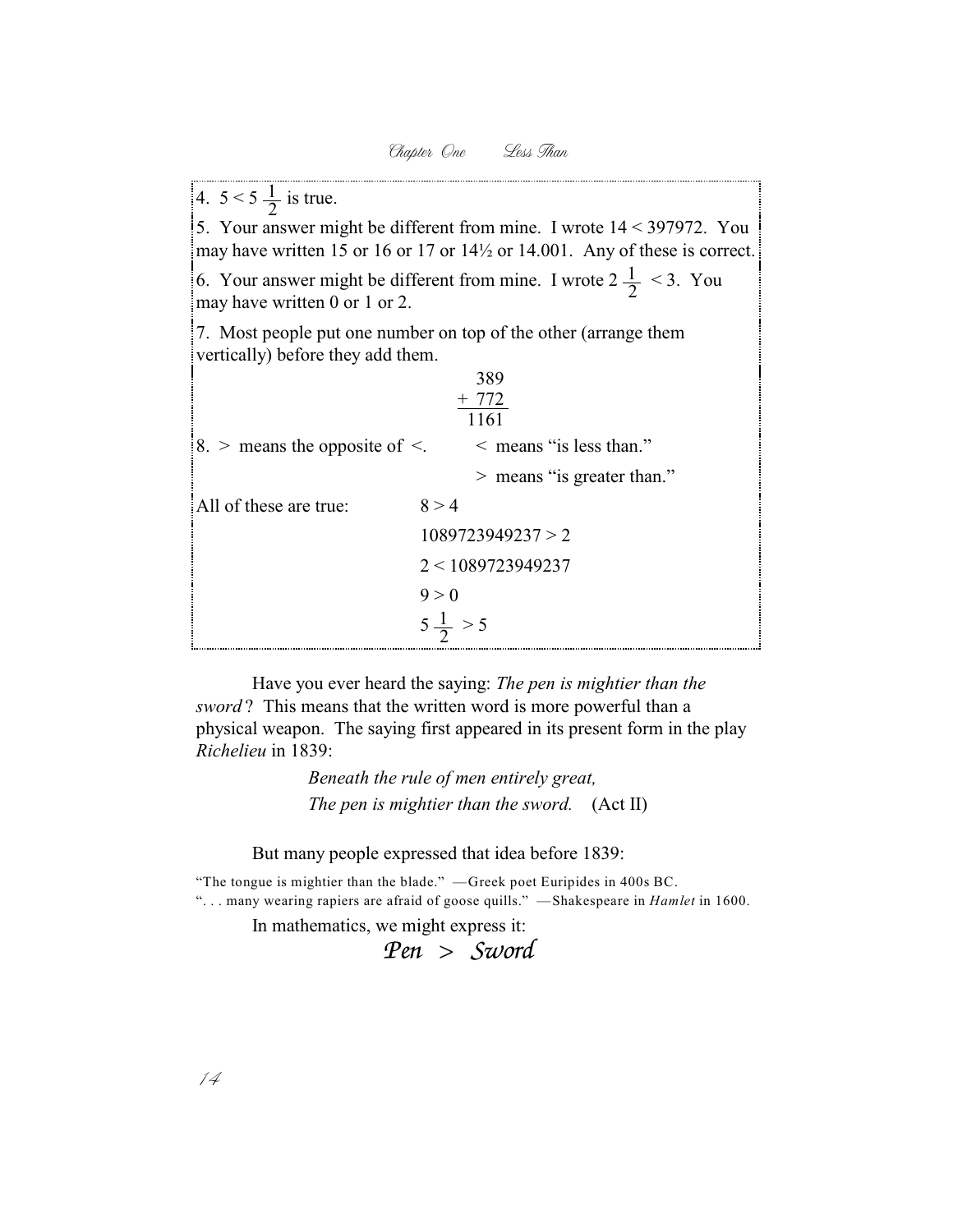**Fixal Pridge** from Chapters 1–24 to Chapter 25

*second try*

1. Convert 73  $\frac{1}{3}$  to an improper fraction.

2. Stanthony put  $8\frac{7}{8}$  oz. of lamb food in little lamb's bowl.

She ate  $4\frac{2}{3}$  oz. How much was left in her bowl?

- 3. Reduce as much as possible  $\frac{42}{51}$
- 4. On Joe's plate was a  $\frac{3}{4}$  lb hamburger,  $\frac{1}{8}$  lb. of French fries, and
- $\frac{1}{2}$  lb. of ketchup. H<sup>ow much did all that weigh?</sup>
	- 5. Write in Roman numerals the numbers from 21 to 30.
	- 6. Find the LCM of 6 and 9.
	- 7. Draw something that has exactly two lines of symmetry.
	- 8. Write out in words: 57,983,000,000.

9. Suppose you have x dollars in your pocket and you want to buy a oboe that cost \$143. Which is better?  $x < 143$  or  $x > 143$ .

and Made of wood. Looks a little like a<br>clarinet, but sounds quite different.<br>The oboe uses a double reed<br>and many oboist clarinet, but sounds quite different. The oboe uses a double reed, and many oboists make their own reeds. Many times, sad melodies are played by the oboe in an orchestra.

pronounced OH-bo

I was going to write OH-bow but there are two different *bow* words: 1. bow and arrow 2. bow down.

10. Change  $\frac{992}{34}$  to a mixed number.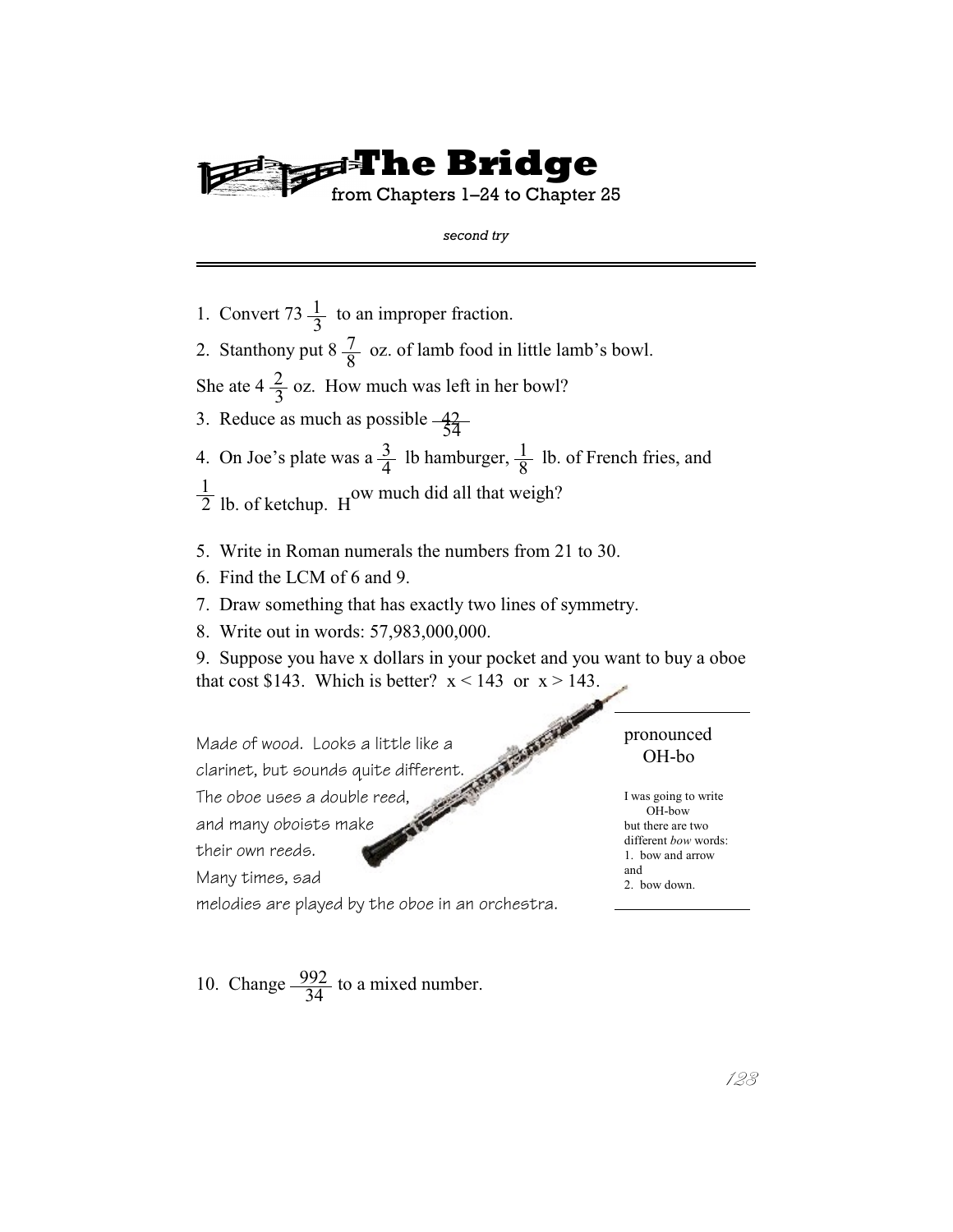**The Bridge** from Chapters 1–24 to Chapter 25

*third try*

1. Once, for lunch Fred had  $\frac{1}{4}$  oz. of lettuce,  $\frac{1}{8}$  oz. of hamburger, and  $2\frac{1}{2}$  oz. of onion. (He was really in the mood for onions.) How much did h<sup>e eat?</sup>

2. For this problem, we'll say that the circumference of a circle is equal to whose diameter is equal to  $11 \frac{1}{10}$  feet?  $3\frac{1}{7}$  times the diameter. What would be the circumference of a circle

3.  $55\frac{1}{8} + 27\frac{3}{4} = ?$ 

4. Cardinal or ordinal? When Fred pulled the third bag of nuts and bolts out of his pocket, he knew that *third* is a(n) \_\_\_\_\_\_\_\_\_\_\_\_ number. 5. Cardinal or ordinal? When Fred pulled the third bag 3 of nuts and bolts out of his pocket, it weighed 4 oz. 2 3 He knew that 4 is a(n) \_\_\_\_\_\_\_\_\_\_\_\_ number. 2

6.  $\frac{3}{4} \times \frac{7}{6} = ?$ 

7. If little lamb says "Baa!" five times each minute, how many times would she say "Baa!" in six hours?

8.  $\frac{6}{7} - \frac{2}{3} = ?$ 

9. Divide CXXXVI by XVII and give your answer in Roman numerals.

10. Change  $\frac{276}{38}$  to a mixed number.

124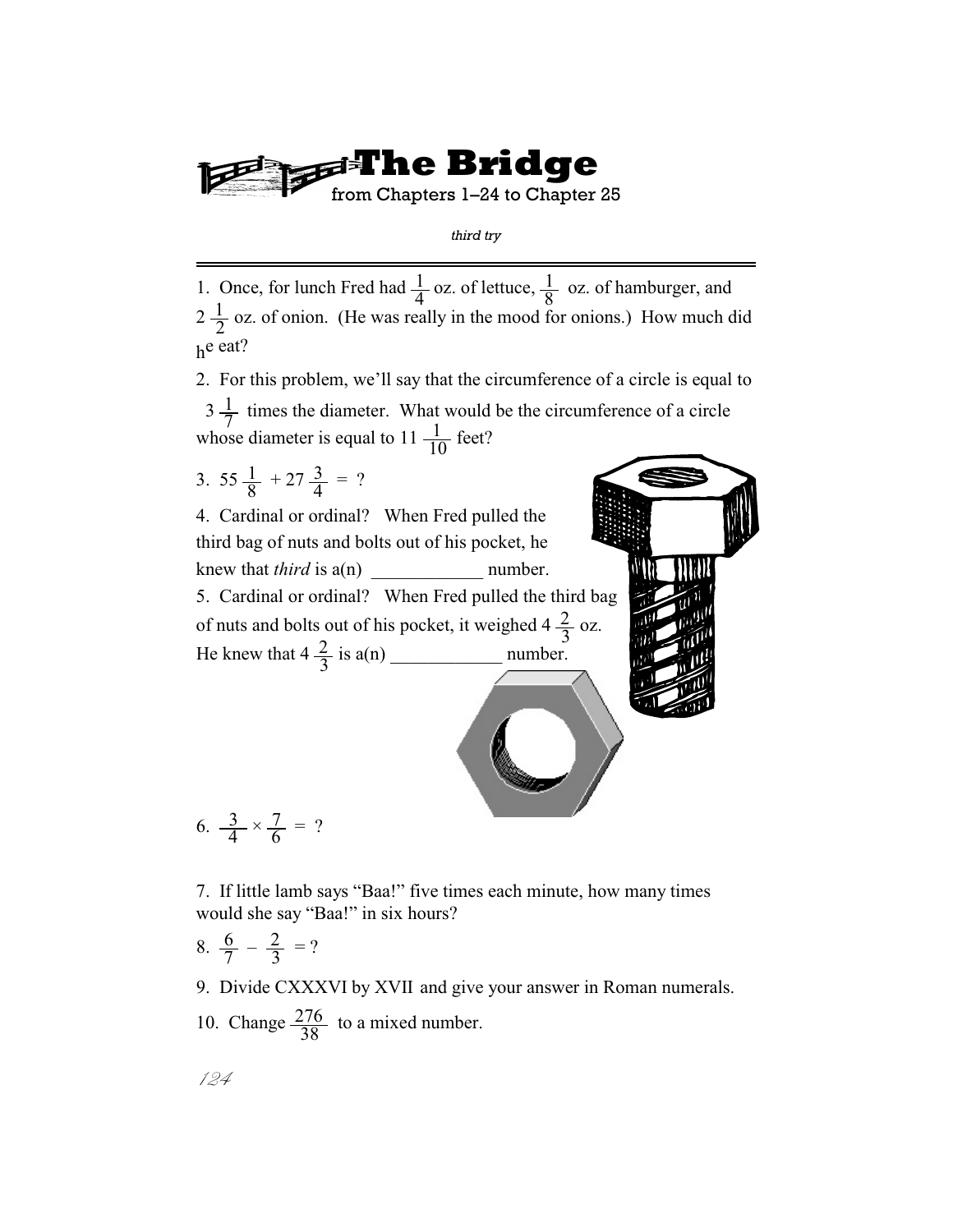| $\leq$                                                               |
|----------------------------------------------------------------------|
|                                                                      |
| alliteration $\ldots \ldots \ldots \ldots$ 79, 96, 134               |
| antemeridian 49                                                      |
| area of a rectangle  135                                             |
| basic rule about car washes  137                                     |
|                                                                      |
|                                                                      |
| borrowing $\ldots \ldots \ldots \ldots \ldots \ldots 142$            |
| Boyle's Law  156                                                     |
| bridges $\ldots \ldots \ldots \ldots \ldots \ldots \ldots \ldots$ 35 |
|                                                                      |
| canceling $\ldots \ldots \ldots \ldots \ldots \ldots 128$            |
| canceling units  138                                                 |
| cardinal numbers  23                                                 |
| circumference  111                                                   |
| common denominator  90                                               |
| commutative law  116                                                 |
| conversion factor  139                                               |
|                                                                      |
| desert                                                               |
| the Great Australian  62                                             |
|                                                                      |
| diagonals $\ldots \ldots \ldots \ldots \ldots \ldots 157$            |
| diameter<br>$\ldots$ 29                                              |
| dimensional analysis  139                                            |
| dividing by fractions                                                |
|                                                                      |
| why 152, 153                                                         |

| doubling  42, 43, 145                                      |
|------------------------------------------------------------|
|                                                            |
| equilateral triangle  98                                   |
| estimating answers  161                                    |
| Euripides  18                                              |
| Fiddler on the Roof  26                                    |
| Florence Nightingale  127                                  |
| football goal posts  136                                   |
| function  131                                              |
| furlong $\ldots \ldots \ldots \ldots \ldots \ldots 58, 62$ |
| general rules  66, 67, 101, 112                            |
|                                                            |
| hyperbole $\ldots \ldots \ldots \ldots \ldots 31,96$       |
| imaginary numbers  83                                      |
| improper fraction  93, 94                                  |
|                                                            |
| inverse function  132                                      |
|                                                            |
| King Solomon  83                                           |
| LCM (least common multiple)  91                            |
| least common denominator 93                                |
| least common multiple  91                                  |
|                                                            |
| line of symmetry $\dots \dots \dots \dots \dots \dots$ 97  |
| lying vs. laying $\ldots \ldots \ldots \ldots \ldots 107$  |
| man named Giggles  100                                     |
| meridian  49                                               |
|                                                            |
|                                                            |
|                                                            |
| mixed numbers  94                                          |
|                                                            |